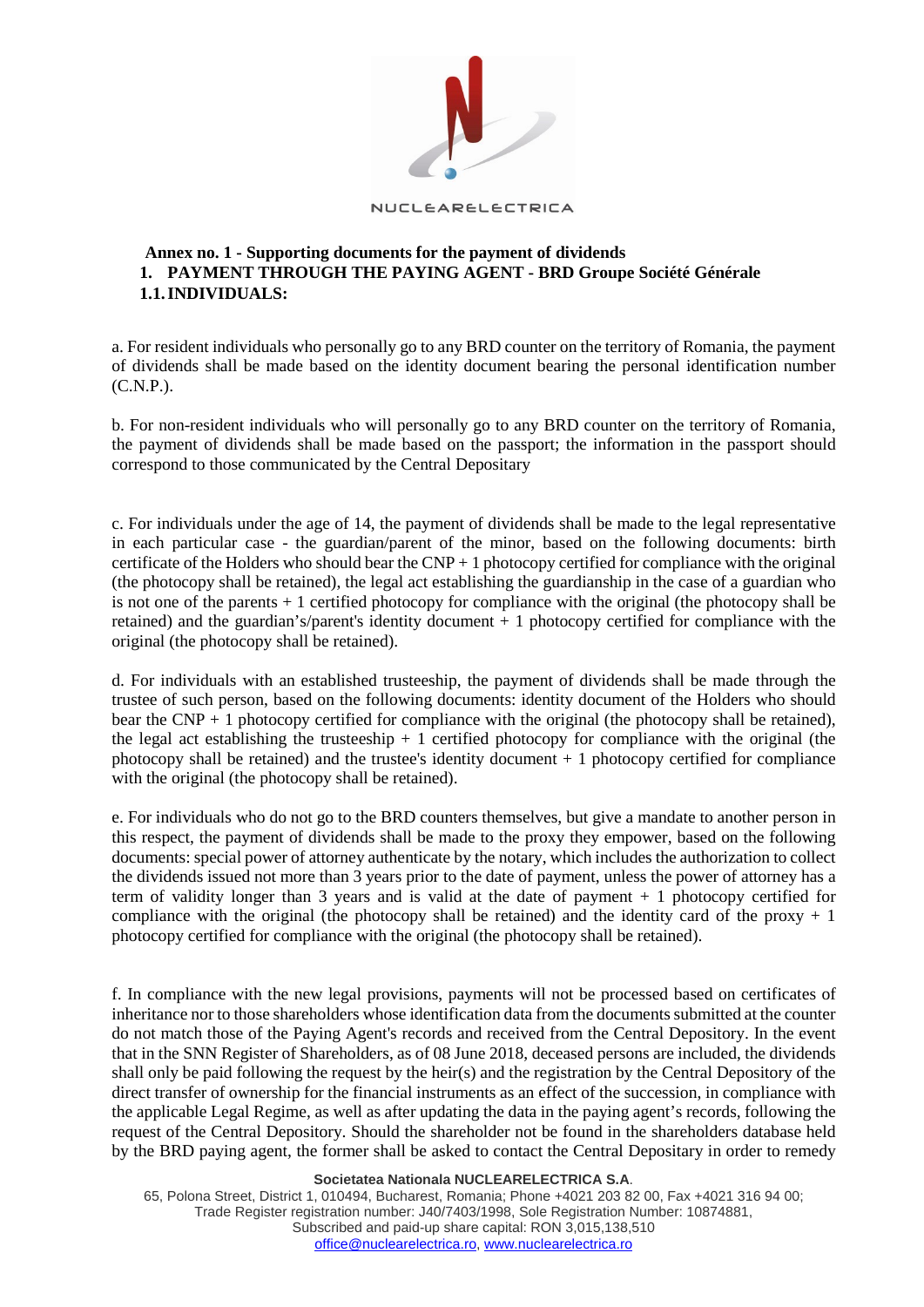this problem.

g. For the payments through bank transfer to different banks than BRD, the afore-mentioned documents shall also be accompanied by a statement of account certified by the bank where the transfer of dividends is requested or a supporting document issued by the bank showing the account holder referred to above. The account holder can only be the shareholder.

## **1.2. LEGAL ENTITIES:**

Legal entity shareholders, by means of the legal or conventional representative, shall submit:

- $\triangleright$  copy of the certificate of incorporation certified by the legal representative as a "certified true" copy";
- $\triangleright$  copy of the document certifying the capacity of legal representative of the company (confirmation of company details issued by the trade register/equivalent entity - for the entities of foreign nationality) - certified by the legal representative as a "certified true copy";
- $\triangleright$  copy of the documents certifying the capacity of conventional representative of the signatory of the application, if applicable - certified by the legal representative as a "certified true copy";
- $\triangleright$  statement of account or a document issued by the bank (signed and stamped) confirming the existence of the account on the name of the holder - legal entity, specifying the IBAN code, **in original**;

Note: The documents submitted by individual/legal entity shareholders in a foreign language shall be accompanied by a certified translation into Romanian and if they are issued by a foreign authority they should be apostilled or featured with superlegalization, as the case may be.

## **2. PAYMENT THROUGH THE CENTRAL DEPOSITARY**

2.1. Shareholders who are individuals, either personally or through a legal or conventional representative, shall submit to the Central Depository (at least 4 business days prior to the date of payment) the IBAN code collection form, specifying the bank and account (IBAN code) opened on the name of the shareholder; the template is available on the website of the Central Depositary (www.depozitarulcentral.ro), accompanied by:

- $\triangleright$  copy of the valid identity document in which the personal identification number is clearly legible - certified by the holder as a "**certified true copy**"; as well as information regarding the telephone/fax number and the e-mail address
- $\triangleright$  statement of account or a document issued by the bank (signed and stamped) confirming the existence of the account on the name of the shareholder, specifying the IBAN code, **in original**;
- $\triangleright$  copy of the documents certifying the capacity of the signatory of the application as a legal or conventional representative, if applicable - certified by the holder as a "certified true copy";
- $\triangleright$  Shareholders who are non-resident individuals wishing to apply the more favorable provisions of the Double Taxation Convention concluded between Romania and their country of residence should submit the certificate of tax residence for the year in which the dividends are paid, within the term of validity, in original or certified copy with apostille/with superlegalization, if the case may be, accompanied by an authorized translation, as well as contact details for any clarifications regarding the certificates of tax residence.

2.2. Shareholders who are legal entities, either personally or through a legal or conventional representative, shall submit to the Central Depository the IBAN code collection form, specifying the bank and account (IBAN code) opened on the name of the shareholder; the template is available on the website of the Central Depositary (www.depozitarulcentral.ro), accompanied by:

 $\triangleright$  copy of the certificate of incorporation - certified by the holder as a "**certified true copy**";

 $\geq$  copy of the document certifying the capacity of legal representative of the company (confirmation of company details issued by the trade register/equivalent entity - for the entities of foreign nationality) - certified by the holder as a "**certified true copy**";

 $\triangleright$  copy of the documents certifying the capacity of conventional representative of the signatory of the application, if applicable - certified by the holder as a "**certified true copy**";